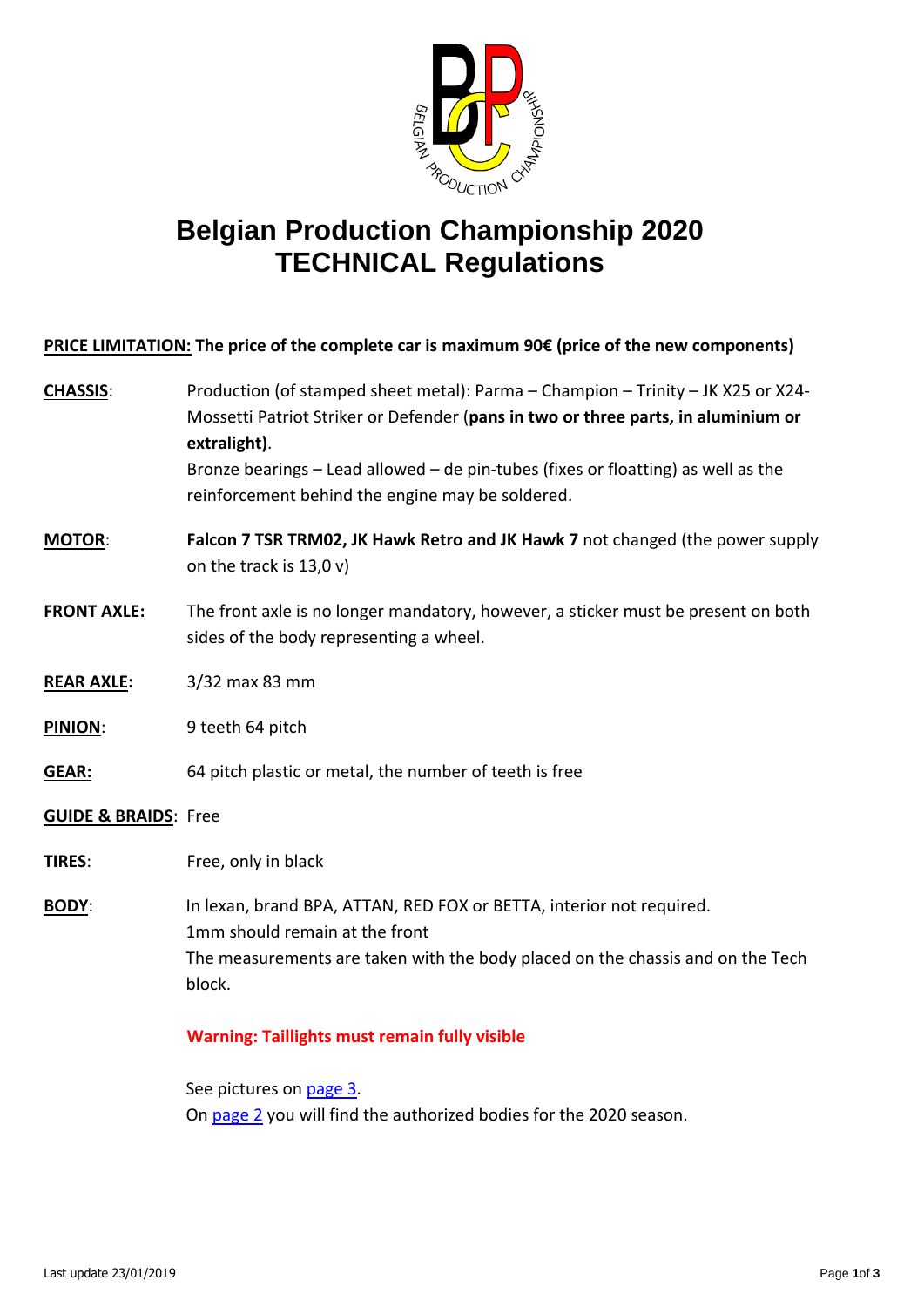





## <span id="page-1-0"></span>**LIST of BODIES :**

The "Bodies" can be found in different thicknesses, **0.005" or 0.007".** Free choice.

| <b>ATTAN</b>   |                                      |
|----------------|--------------------------------------|
|                | <b>Mercedes AMG</b>                  |
|                | <b>BMW DTM</b>                       |
|                | Volvo S60 TTA (0.005" or 0.007")     |
| <b>New</b>     | Tesla ISRA 2020                      |
| <b>RED FOX</b> |                                      |
|                | Alfa Roméo Giulia ISRA 2017          |
|                | Lada ISRA 2018                       |
|                | Audi DTM ISRA 2019                   |
| <b>OLEG</b>    |                                      |
| New            | <b>Aston Martin Vantage DTM 2019</b> |